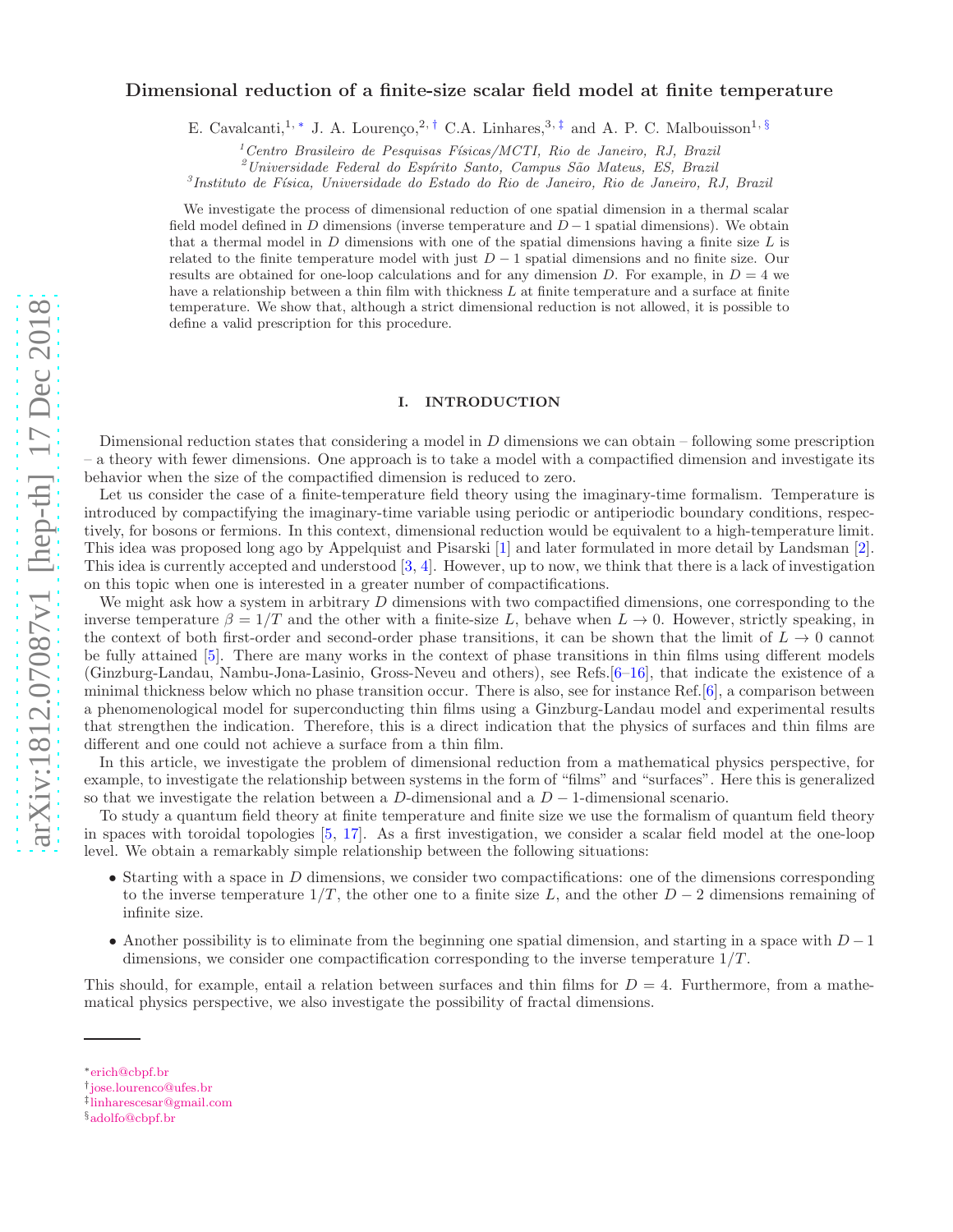# II. THE MODEL

In this article, we take a scalar field theory with a quartic interaction in D dimensions with euclidean action

$$
S_E = \int d^D x \left\{ \frac{1}{2} (\partial \phi)^2 + \frac{M^2}{2} \phi^2 + \frac{\lambda}{4!} \phi^4 \right\}.
$$
 (1)

We shall only discuss the 1-loop Feynman amplitude I with  $\rho$  propagators and zero external momenta,

$$
\mathcal{I}^{D}_{\rho}(M^{2}) = \int \frac{d^{D}p}{(2\pi)^{D}} \frac{1}{(p^{2} + M^{2})^{\rho}}.
$$
\n(2)

In particular,  $\rho = 1$  corresponds to the tadpole contribution to the effective mass and  $\rho = 2$  corresponds to the firstorder correction to the coupling constant. We introduce periodic boundary conditions on  $d < D$  coordinates. The compactification of the imaginary time introduces the inverse temperature  $\beta = 1/T \equiv L_0$  and the compactification of the spatial coordinates introduces the characteristic lengths  $L_i$ . So that the amplitude becomes

$$
\mathcal{I}_{\rho}^{D,d}(M^2; L_{\alpha}) = \frac{1}{\prod_{\alpha=0}^{d-1} L_{\alpha}} \sum_{n_0, \dots, n_{d-1} = -\infty}^{\infty} \int \frac{d^{D-d}q}{(2\pi)^{D-d}} \frac{1}{[q^2 + M^2 + \sum_{\alpha=0}^{d-1} (\frac{2\pi n_{\alpha}}{L_{\alpha}})^2]^{\rho}}.
$$
(3)

We compute the remaining integrals on the  $(D - d)$ -dimensional subspace using dimensional regularization. The remaining infinite sum can be identified as an Epstein-Hurwitz zeta function [\[18\]](#page-9-2) and leads – after an analytic continuation – to the sum over modified Bessel functions of the second kind  $K_{\nu}(x)$ ; see Refs. [\[5](#page-8-4), [19\]](#page-9-3) for further details. The function  $\mathcal{I}_{\rho}^{D,d}(M^2;L_{\alpha})$  reads in the case of  $d=2$ 

<span id="page-1-4"></span>
$$
\mathcal{I}_{\rho}^{D,2}(M^2;\beta,L) = \frac{(M^2)^{-\rho + \frac{D}{2}}\Gamma\left[\rho - \frac{D}{2}\right]}{(4\pi)^{\frac{D}{2}}\Gamma[\rho]} + \frac{\mathcal{W}_{\frac{D}{2}-\rho}\left(M^2;\beta,L\right)}{(2\pi)^{\frac{D}{2}}2^{\rho - 2}\Gamma[\rho]},\tag{4}
$$

where

<span id="page-1-1"></span>
$$
W_{\nu}(M^{2};\beta,L) = \sum_{n=1}^{\infty} \left(\frac{M}{n\beta}\right)^{\nu} K_{\nu}(n\beta M) + \sum_{n=1}^{\infty} \left(\frac{M}{nL}\right)^{\nu} K_{\nu}(nLM) + 2 \sum_{n_{0},n_{1}=1}^{\infty} \left(\frac{M}{\sqrt{n_{0}^{2}\beta^{2} + n_{1}^{2}L^{2}}}\right)^{\nu} K_{\nu}\left(M\sqrt{n_{0}^{2}\beta^{2} + n_{1}^{2}L^{2}}\right)
$$
\n(5)

with  $\nu = \frac{D}{2} - \rho$ .

As in Ref. [\[20\]](#page-9-4), we investigate these infinite sums using a representation of the modified Bessel function in the complex plane,

<span id="page-1-2"></span><span id="page-1-0"></span>
$$
K_{\nu}(X) = \frac{1}{4\pi i} \int_{c-i\infty}^{c+i\infty} dt \ \Gamma(t)\Gamma(t-\nu) \left(\frac{X}{2}\right)^{-2t+\nu}.
$$
 (6)

We remark that  $c$  is a point located on the positive real axis that has a greater value than all those of the poles of the gamma function. It is clear in this definition that  $c > \max[0, \nu]$ . However, we extend this definition so that we are allowed to interchange the integral over  $t$  and the summation over  $n$ . Therefore,  $c$  must be chosen in such a way that there is no pole located on its right. Substituing Eq.  $(6)$  in Eq.  $(5)$  we obtain

$$
\mathcal{W}_{\nu}(M^{2};\beta,L) = \frac{1}{4\pi i} \int_{c-i\infty}^{c+i\infty} dt \ \Gamma(t)\Gamma(t-\nu)\zeta(2t) \left(\frac{M^{2}}{2}\right)^{\nu} \left[\left(\frac{M\beta}{2}\right)^{-2t} + \left(\frac{ML}{2}\right)^{-2t}\right] + \frac{1}{2\pi i} \int_{c-i\infty}^{c+i\infty} dt \ \Gamma(t)\Gamma(t-\nu) \left(\frac{M^{2}}{2}\right)^{\nu} \left(\frac{M}{2}\right)^{-2t} \sum_{n_{0},n_{1}=1}^{\infty} \left(n_{0}^{2}\beta^{2} + n_{1}^{2}L^{2}\right)^{-t} . \tag{7}
$$

The double sum in Eq. [\(7\)](#page-1-2) is known and has the analytical extension [\[18\]](#page-9-2)

<span id="page-1-3"></span>
$$
\sum_{n_0, n_1=1}^{\infty} \left( n_0^2 \beta^2 + n_1^2 L^2 \right)^{-t} = -\frac{\zeta(2t)}{2L^{2t}} + \frac{\sqrt{\pi}L}{2\beta} \frac{\Gamma(t-\frac{1}{2})\zeta(2t-1)}{\Gamma(t)L^{2t}} + \frac{2\pi^t}{\Gamma(t)} \sum_{n_0, n_1=1}^{\infty} \left( \frac{n_0}{n_1} \right)^{t-\frac{1}{2}} \sqrt{\frac{L}{\beta}} \frac{1}{(\beta L)^t} K_{t-\frac{1}{2}} \left( 2\pi n_0 n_1 \frac{L}{\beta} \right). \tag{8}
$$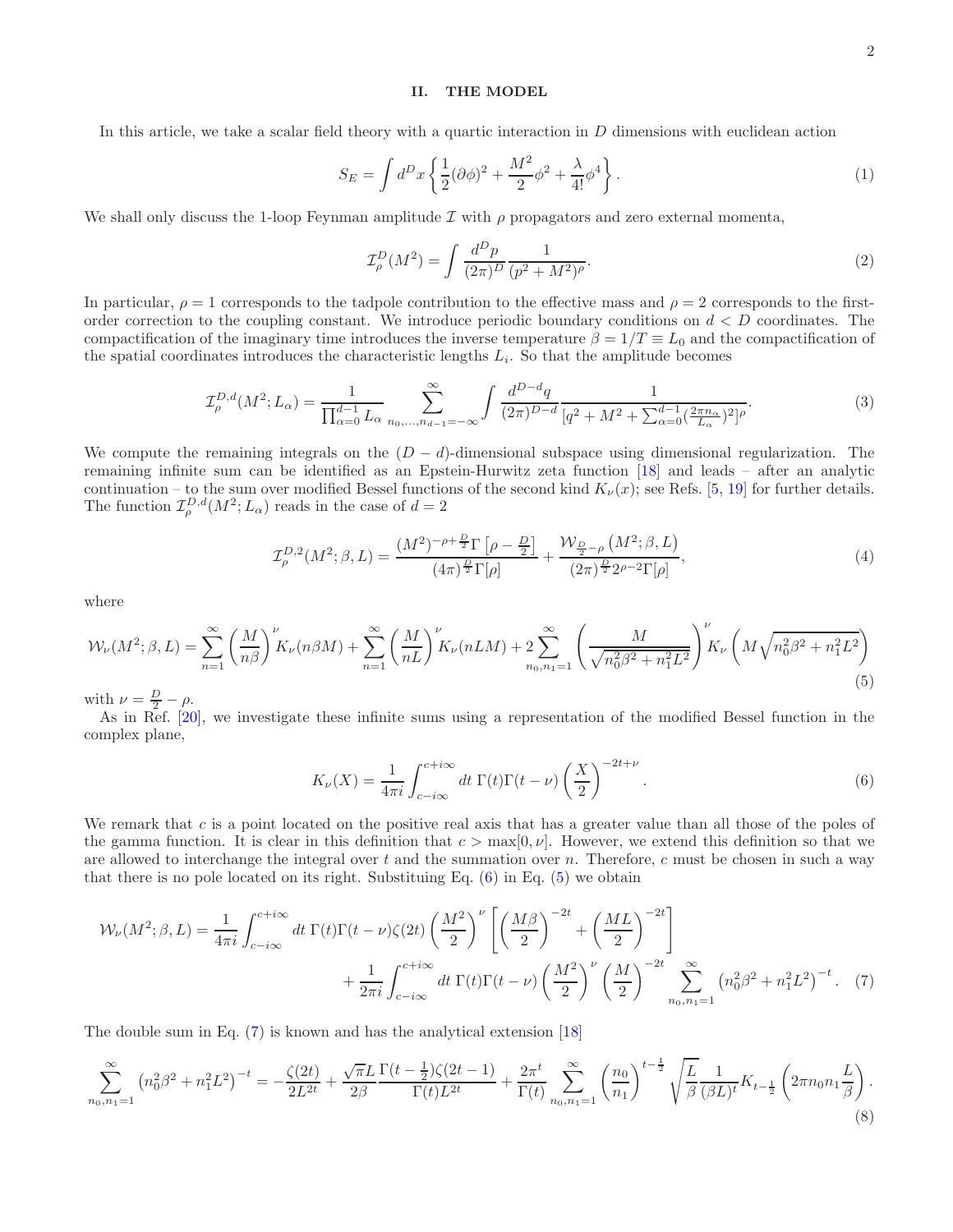After substituting Eq.  $(8)$  in Eq.  $(7)$  and also taking into account Eq.  $(6)$  we finally obtain the integral representation in the complex plane for the function  $W_{\nu}$  as the sum of these terms:

<span id="page-2-0"></span>
$$
\left(\frac{2}{M^2}\right)^{\nu} \mathcal{W}_{\nu} = \mathcal{W}_{\nu}^{(1)} + \mathcal{W}_{\nu}^{(2)} + \mathcal{W}_{\nu}^{(3)}, \text{where}
$$
\n
$$
\mathcal{W}_{\nu}^{(1)} = \frac{1}{4\pi i} \int_{c-i\infty}^{c+i\infty} dt \ \Gamma(t)\Gamma(t-\nu)\zeta(2t) \left(\frac{M\beta}{2}\right)^{-2t},
$$
\n
$$
\mathcal{W}_{\nu}^{(2)} = \frac{\sqrt{\pi}L}{4\pi i\beta} \int_{c-i\infty}^{c+i\infty} dt \ \Gamma(t-\nu)\Gamma\left(t-\frac{1}{2}\right)\zeta(2t-1) \left(\frac{ML}{2}\right)^{-2t},
$$
\n
$$
\mathcal{W}_{\nu}^{(3)} = \frac{1}{2\pi i} \sum_{k=0}^{\infty} \frac{(-1)^k}{\Gamma(k+1)} \left(\frac{M\beta}{2\pi}\right)^{2k-2\nu} \int_{c-i\infty}^{c+i\infty} \frac{dt}{\sqrt{\pi}} \Gamma(t)\zeta(2t)\Gamma\left(t-\nu+k+\frac{1}{2}\right)\zeta(2t-2\nu+2k+1) \left(\frac{\pi L}{\beta}\right)^{-2t}.
$$
\n(9)

The next step is to determine position of the poles of the functions in the complex-plane integrals and compute their residues. We see that the positions of the poles depend on the value of  $\nu$ . We compute the integrals for the following specific cases:

- integer  $\nu$ , related to an even number of dimensions  $D$ ;
- half-integer  $\nu$ , related to an odd number of dimensions  $D$ ;
- and, for completeness, other real values of  $\nu$ , which can be thought of as related to fractal dimensions D.

We consider during this article two different scenarios. The first case considers a model in D dimensions with two compactified dimensions, one related to the inverse temperature  $\beta = 1/T$  and the other with a finite size L. For this one we need the function  $W_{\nu}$ , as defined in Eq. [\(9\)](#page-2-0), and obtain Eq. [\(4\)](#page-1-4). On the other situation, we consider a model in  $D-1$  dimensions with just one compactified dimension which is related to the inverse temperature. We see that, the amplitude requires just the knowledge of  $\mathcal{W}_{\nu}^{(1)}$ ,

<span id="page-2-1"></span>
$$
\mathcal{I}_{\rho}^{D-1,1}(M^2;\beta) = \frac{\left(\frac{M^2}{2}\right)^{\frac{D}{2}-\rho}}{(2\pi)^{\frac{D}{2}}2^{\rho-2}\Gamma[\rho]} \left\{ \frac{\sqrt{\pi}}{2M} \Gamma\left(\rho - \frac{D}{2} + \frac{1}{2}\right) + \frac{2\sqrt{\pi}}{M} \mathcal{W}_{\frac{D}{2}-\frac{1}{2}-\rho}^{(1)}\left(M^2;\beta\right) \right\}.
$$
 (10)

To avoid a lengthy exposition we exhibit for each case only the final expressions. For integer  $\nu$  the function  $\mathcal{W}_{\nu}^{(1)}$ reads

$$
\mathcal{W}_{\nu}^{(1)} = \frac{\sqrt{\pi}}{2M\beta} \Gamma\left(\frac{1}{2} - \nu\right) + \frac{1}{2} \mathcal{S}_{0}^{(3)}\left(\nu; \frac{M\beta}{2}\right) + \frac{1}{2} \mathcal{S}^{(2)}\left(\nu; \frac{M\beta}{4\pi}\right) + \begin{cases} -\frac{1}{4} \Gamma(-\nu) \\ -\frac{1}{4} \Gamma(\nu+1)^{2} \left[\nu+1\right] + \frac{(-1)^{\nu}}{2\Gamma(\nu+1)} \left(\gamma + \ln \frac{M\beta}{4\pi}\right) & \nu \ge 0 \end{cases}
$$
 (11)

and  $\mathcal{W}_{\nu}$  reads

$$
\left(\frac{2}{M^2}\right)^{\nu} \mathcal{W}_{\nu} = +\frac{1}{2}\mathcal{S}^{(2)}\left(\nu;\frac{ML}{4\pi}\right) + \frac{1}{2}\mathcal{S}^{(3)}_1\left(\nu;\frac{ML}{2}\right) - \frac{2\pi}{M^2\beta L}\left\{\mathcal{S}^{(1)}\left(\nu;\frac{M\beta}{2\pi}\right) + \mathcal{S}^{(4)}(\nu;M\beta)\right\}
$$
\n
$$
+ \begin{cases}\n-\frac{1}{4}\Gamma(-\nu) & \nu < 0 \\
+\frac{(-1)^{\nu}}{2\Gamma(\nu+1)}\left\{-\frac{1}{2\Gamma(\nu+1)}\left[\nu+1\right] + \gamma + \ln\frac{ML}{4\pi} + \frac{\pi}{6}\frac{\beta}{L}\right\} & \nu \ge 0 \\
+\frac{\pi}{M^2\beta L}\Gamma(-\nu+1) & \nu < 1\n\end{cases} (12)
$$
\n
$$
+ \begin{cases}\n-\frac{1}{4}\Gamma(-\nu) & \nu < 0 \\
+\frac{\pi}{M^2\beta L}\Gamma(-\nu+1) & \nu < 1\n\end{cases}
$$

Here the notation  $\begin{bmatrix} a \\ 2 \end{bmatrix}$  indicates the unsigned Stirling number of the first kind:

<span id="page-2-3"></span><span id="page-2-2"></span>
$$
\begin{bmatrix} 1 \\ 2 \end{bmatrix} = 0, \begin{bmatrix} 2 \\ 2 \end{bmatrix} = 1, \begin{bmatrix} 3 \\ 2 \end{bmatrix} = 3, \begin{bmatrix} 4 \\ 2 \end{bmatrix} = 11, \begin{bmatrix} 5 \\ 2 \end{bmatrix} = 50.
$$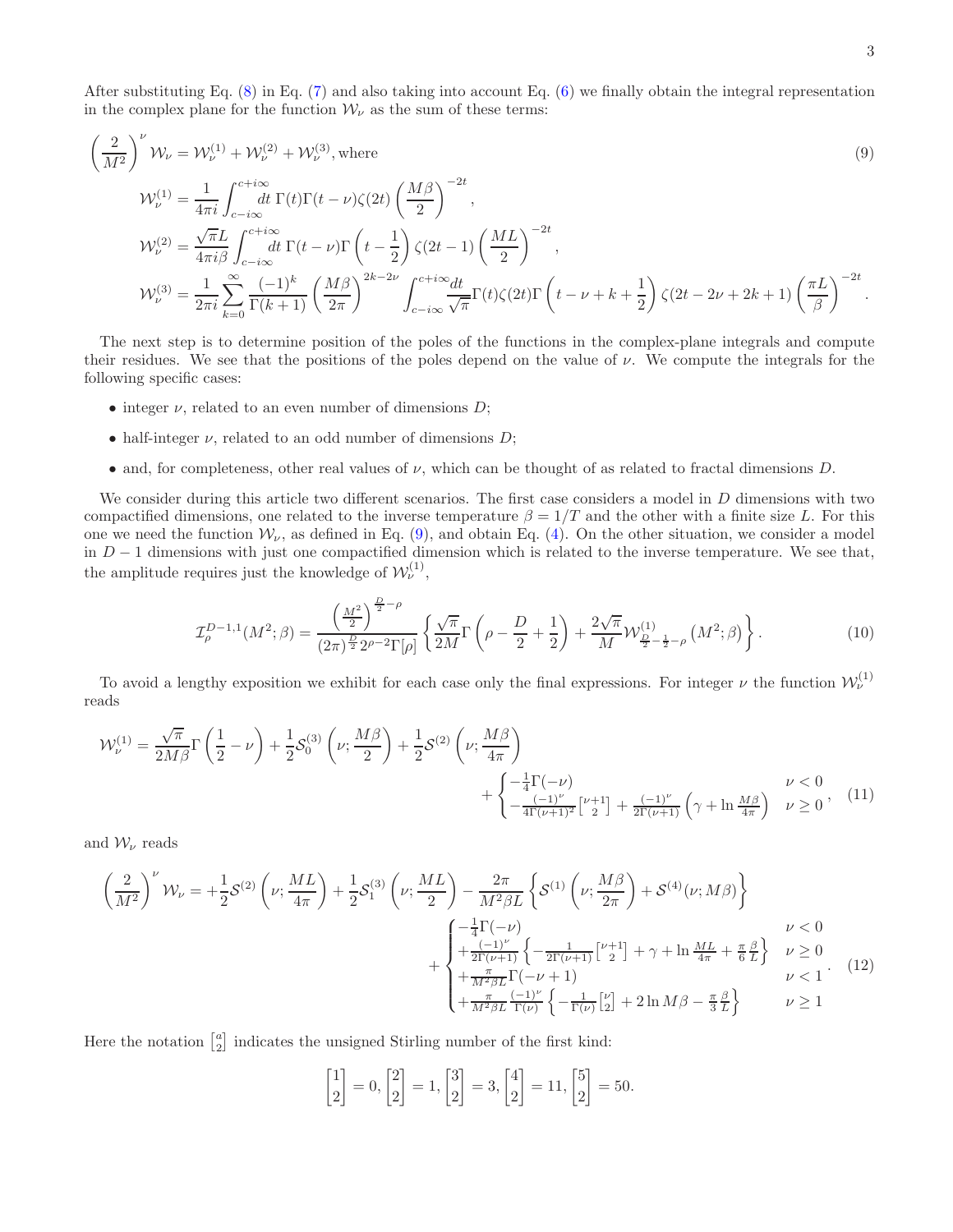In the above expressions, the functions  $S^{(1)}$ ,  $S^{(2)}$ ,  $S^{(3)}$  and  $S^{(4)}$  are defined by

$$
\mathcal{S}_i^{(1)}\left(\nu;\alpha\right) = \sum_{k=1+i}^{\infty} (-1)^{k+\nu} \frac{\Gamma(k)\zeta(2k)}{\Gamma(k+\nu)} \alpha^{2k},\tag{13}
$$

$$
S^{(2)}(\nu;\alpha) = \sum_{k=1}^{\infty} (-1)^{k+\nu} \frac{\Gamma(2k+1)\zeta(2k+1)}{\Gamma(k+1)\Gamma(k+\nu+1)} \alpha^{2k},\tag{14}
$$

$$
S_i^{(3)}(\nu;\alpha) = \sum_{k=1+i}^{\nu} (-1)^{\nu-k} \frac{\Gamma(k)\zeta(2k)}{\Gamma(\nu-k+1)} \alpha^{-2k},\tag{15}
$$

<span id="page-3-1"></span><span id="page-3-0"></span>
$$
S^{(4)}(\nu;\alpha) = \sum_{k=1}^{\nu-1} (-1)^{\nu-k} \frac{\Gamma(2k+1)\zeta(2k+1)}{\Gamma(k+1)\Gamma(\nu-k)} \alpha^{-2k}.
$$
 (16)

For half-integer values of  $\nu$  ( $\nu = \mu + 1/2$ , for integer  $\mu$ ) we obtain

$$
\mathcal{W}_{\nu}^{(1)} = -\frac{1}{4}\Gamma\left(-\frac{1}{2} - \mu\right) - \frac{\sqrt{\pi}}{M\beta}\mathcal{S}^{(4)}(\mu + 1; M\beta) - \frac{\sqrt{\pi}}{M\beta}\mathcal{S}_{0}^{(1)}\left(\mu + 1; \frac{M\beta}{2\pi}\right) + \begin{cases} +\frac{\sqrt{\pi}}{2M\beta}\Gamma(-\mu) \\ +\frac{\sqrt{\pi}}{2M\beta}\frac{(-1)^{\mu}}{\Gamma(\mu + 1)}\left(\begin{bmatrix}1+\mu\\2\end{bmatrix}\frac{1}{\Gamma(\mu + 1)} - \ln M\beta\right) & \mu \ge 0, \end{cases}
$$
(17)

and

$$
\mathcal{W}_{\nu}\left(\frac{2}{M^2}\right)^{\nu} = -\frac{1}{4}\Gamma\left(-\frac{1}{2}-\mu\right) + \frac{\pi}{M^2\beta L}\Gamma\left(\frac{1}{2}-\mu\right) + \frac{\sqrt{\pi}}{ML}\frac{(-1)^{\mu}}{\Gamma(\mu+1)}\left(\gamma + \ln\frac{\beta}{4\pi L}\right) \n- \frac{\sqrt{\pi}}{ML}\mathcal{S}_0^{(1)}\left(\mu+1;\frac{ML}{2\pi}\right) + \frac{\sqrt{\pi}}{ML}\mathcal{S}^{(2)}\left(\mu;\frac{M\beta}{4\pi}\right) - \frac{\sqrt{\pi}}{ML}\mathcal{S}^{(4)}(\mu+1;ML) + \frac{\sqrt{\pi}}{ML}\mathcal{S}_0^{(3)}\left(\mu;\frac{M\beta}{2}\right). \tag{18}
$$

Finally, for other real values of the index  $\nu$  that are neither integer nor half-integer we have

<span id="page-3-4"></span>
$$
\mathcal{W}_{\nu}^{(1)} = \frac{1}{2} \left[ \frac{\sqrt{\pi}}{M\beta} \Gamma\left(\frac{1}{2} - \nu\right) - \frac{1}{2} \Gamma(-\nu) + \sum_{k=0}^{\infty} \frac{(-1)^k}{\Gamma(k+1)} \Gamma(\nu-k) \zeta(2\nu-2k) \left(\frac{M\beta}{2}\right)^{-2\nu+2k} \right]
$$
(19)

and

$$
\mathcal{W}_{\nu}\left(\frac{2}{M^{2}}\right)^{\nu} = -\frac{1}{4}\Gamma(-\nu) + \frac{\pi}{M^{2}\beta L}\Gamma(1-\nu) + \frac{1}{2}\sum_{k=0}^{\infty}\frac{(-1)^{k}}{\Gamma(k+1)}\Gamma(\nu-k)\zeta(2\nu-2k)\left[\left(\frac{M\beta}{2}\right)^{-2\nu+2k} + \left(\frac{ML}{2}\right)^{-2\nu+2k}\right] + \frac{\sqrt{\pi}L}{2\beta}\sum_{k=0}^{\infty}\frac{(-1)^{k}}{\Gamma(k+1)}\Gamma\left(\nu-k-\frac{1}{2}\right)\zeta(2\nu-2k-1)\left[\left(\frac{M\beta}{2}\right)^{2k-2\nu}\left(\frac{ML}{2}\right)^{2k-2\nu}\right] + \sum_{k=0}^{\infty}\frac{(-1)^{k}}{\Gamma(k+1)}\left(\frac{M\beta}{2\pi}\right)^{2k-2\nu}\left[\frac{\beta}{2\pi L}\Gamma(1-\nu+k)\zeta(2-2\nu+2k)-\frac{1}{2\sqrt{\pi}}\Gamma\left(\frac{1}{2}-\nu+k\right)\zeta(1-2\nu+2k)\right].
$$
 (20)

We have managed so far to take into account both situations in which we have one or two compactified dimensions. Let us remember that we are interested in the one-loop Feynman diagram with  $\rho$  internal lines and at zero external momentum. The amplitude in the scenario with two compactifications, one related to the inverse temperature  $\beta = 1/T$ and another to a finite size L, is given by Eq. [\(4\)](#page-1-4). And the amplitude in the scenario in which there are  $D-1$  dimensions and just one compactification related to the inverse temperature  $\beta$  is given by Eq. [\(10\)](#page-2-1)

In the following, we investigate, for any value of  $\nu$ , the relationship between both scenarios. The contribution from  $\Gamma(-\nu)$  in amplitude is divergent for integer values of  $\nu \geq 0$ . To avoid the presence of poles in physical quantities we employ the modified minimal subtraction  $(\overline{MS})$  scheme [\[21\]](#page-9-5) and the function  $\Gamma(-\nu)$  is replaced by  $\overline{\Gamma}(-\nu)$  such that

<span id="page-3-3"></span><span id="page-3-2"></span>
$$
\overline{\Gamma}(-\nu) = -\frac{(-1)^{\nu+1}}{\Gamma(\nu+1)^2} \begin{bmatrix} \nu+1\\2 \end{bmatrix}, \quad \nu \ge 0.
$$
\n(21)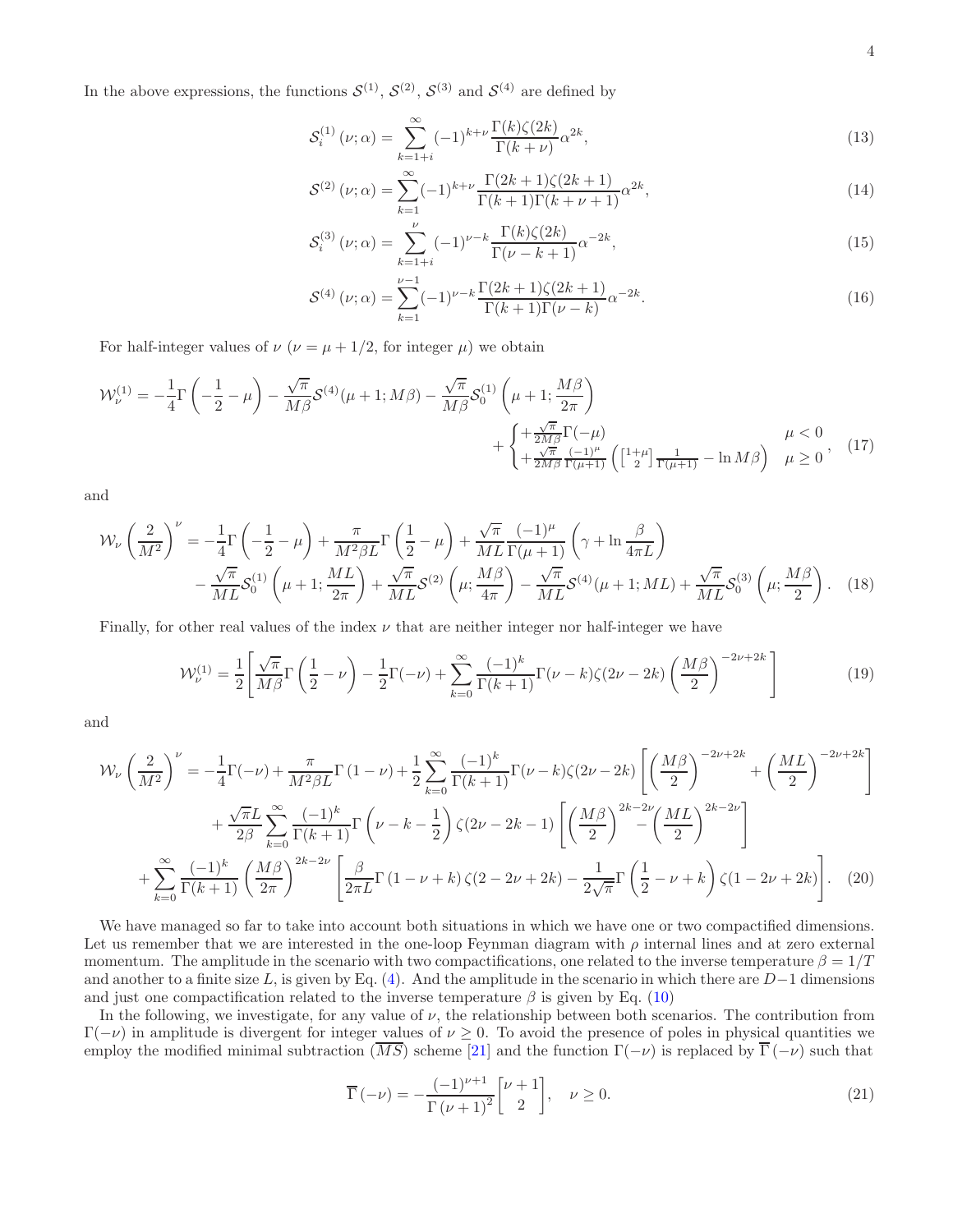## III. DIMENSIONAL REDUCTION

We have considered above a class of one-loop Feynman diagrams with  $\rho$  internal lines at a dimension D. Their contributions involve the above defined functions  $W_{\nu}$ , where the index  $\nu$  is given by  $\nu = D/2 - \rho$ . In the previous section, we have managed to obtain the final version of  $W_{\nu}$  in terms of some analytical functions and sums over the Riemann zeta function in the argument. This was done for the specific cases of integer  $\nu$  (useful for even dimensions), half-integer values of  $\nu$  (for odd dimensions) and for other real values of  $\nu$  (for completeness, and which can be considered for models in a fractal dimension).

Taking the situation with D dimensions and letting two of them be compactified, which introduces the temperature  $1/\beta$  and a finite length L, one might ask how the function behaves as one takes the limit  $L \to 0$ . This can be interpreted as a "dimensional reduction". In general, what happens is that the function  $W_{\nu}(\beta, L)$  diverges as  $L \to 0$ . However, if we interpret the procedure of "dimensional reduction" as taking the dominant contribution<sup>1</sup> in  $\beta$  in the limit  $L \to 0$  and ignore the remaining dependence on the finite length, we obtain the relation

<span id="page-4-0"></span>
$$
L\mathcal{I}_{\rho}^{D,2}\left(M^2;\beta,L\right)\Big|_{L\to 0} = \mathcal{I}_{\rho}^{D-1,1}\left(M^2;\beta\right) + \text{divergent terms.}\tag{22}
$$

This relation holds for any real value of D, which will be shown in the following subsections. The divergent behavior of I in Eq. [\(22\)](#page-4-0) as L goes to zero depends on the quantity  $D/2 - \rho$ .

### A. Integer  $\nu$ , even D

To investigate the so-called dimensional reduction we first consider the case with integer values of  $\nu$ , which corresponds to even dimensions D. The amplitude of a one-loop Feynman diagram in a scenario with both finite temperature and finite size is given by Eq.  $(4)$ . To study its behavior we substitute Eq.  $(12)$  in Eq.  $(4)$  and split its contributions coming from three functions  $\mathcal{F}_1, \mathcal{G}_1, \mathcal{H}_1$ , such that,

$$
LT_{\rho}^{D,2}\left(M^{2};\beta,L\right) = \frac{L}{(2\pi)^{\frac{D}{2}}2^{\rho-2}\Gamma(\rho)}\left[\left(\frac{M^{2}}{2}\right)^{\frac{D}{2}-\rho}\frac{\Gamma\left(\rho-\frac{D}{2}\right)}{4} + \mathcal{W}_{\frac{D}{2}-\rho}\right] = \left(\frac{M^{2}}{2}\right)^{\frac{D}{2}-\rho}\frac{\mathcal{F}_{1}+\mathcal{G}_{1}+\mathcal{H}_{1}}{(2\pi)^{\frac{D}{2}}2^{\rho-2}\Gamma(\rho)}.\tag{23}
$$

The function  $\mathcal{H}_1$  is the contribution that vanishes in the  $L \to 0$  limit:

$$
\mathcal{H}_1 = \frac{L}{2} \mathcal{S}^{(2)} \left( \frac{D}{2} - \rho; \frac{ML}{4\pi} \right) + \frac{(-1)^{\frac{D}{2} - \rho} L}{2\Gamma(\frac{D}{2} - \rho + 1)} \left( \gamma + \ln \frac{ML}{4\pi} \right). \tag{24}
$$

Note that the zero-temperature contribution was consistently subtracted. The divergent behavior as L goes to zero is given by  $\mathcal{G}_1$ ,

$$
\mathcal{G}_1 = -\frac{(-1)^{\frac{D}{2}-\rho}}{\Gamma(\frac{D}{2}-\rho)} \frac{\pi^2}{3M^2 L} + \frac{L}{2} \mathcal{S}_1^{(3)} \left(\frac{D}{2}-\rho; \frac{ML}{2}\right). \tag{25}
$$

Lastly, the function  $\mathcal{F}_1$  is the contribution that survives during the *dimensional reduction* and does not diverge,

$$
\mathcal{F}_1 = -\frac{2\pi}{M^2\beta} \left[ \mathcal{S}_1^{(1)} \left( \frac{D}{2} - \rho; \frac{M\beta}{2\pi} \right) + \mathcal{S}^{(4)} \left( \frac{D}{2} - \rho; M\beta \right) \right] + \frac{\pi\beta}{12} \frac{(-1)^{\frac{D}{2} - \rho}}{\Gamma(\frac{D}{2} - \rho + 1)} + \begin{cases} \frac{\pi}{M^2\beta} \Gamma\left(1 - \frac{D}{2} + \rho\right) & , \frac{D}{2} \le \rho \\ \frac{\pi}{M^2\beta} \Gamma\left(\frac{D}{2} - \rho\right) & , \frac{D}{2} > \rho \end{cases}, \frac{D}{2} > \rho. \tag{26}
$$

Therefore, as the  $L \to 0$  limit is taken the contribution  $\mathcal{H}_1$  vanishes and the divergent behavior in L is given by the function  $\mathcal{G}_1$ :

<sup>&</sup>lt;sup>1</sup> This is a stronger result for integer dimension D as the divergent terms do not depend on  $\beta$ . However, this is not the case for a non-integer dimensions D as it can depend on the temperature.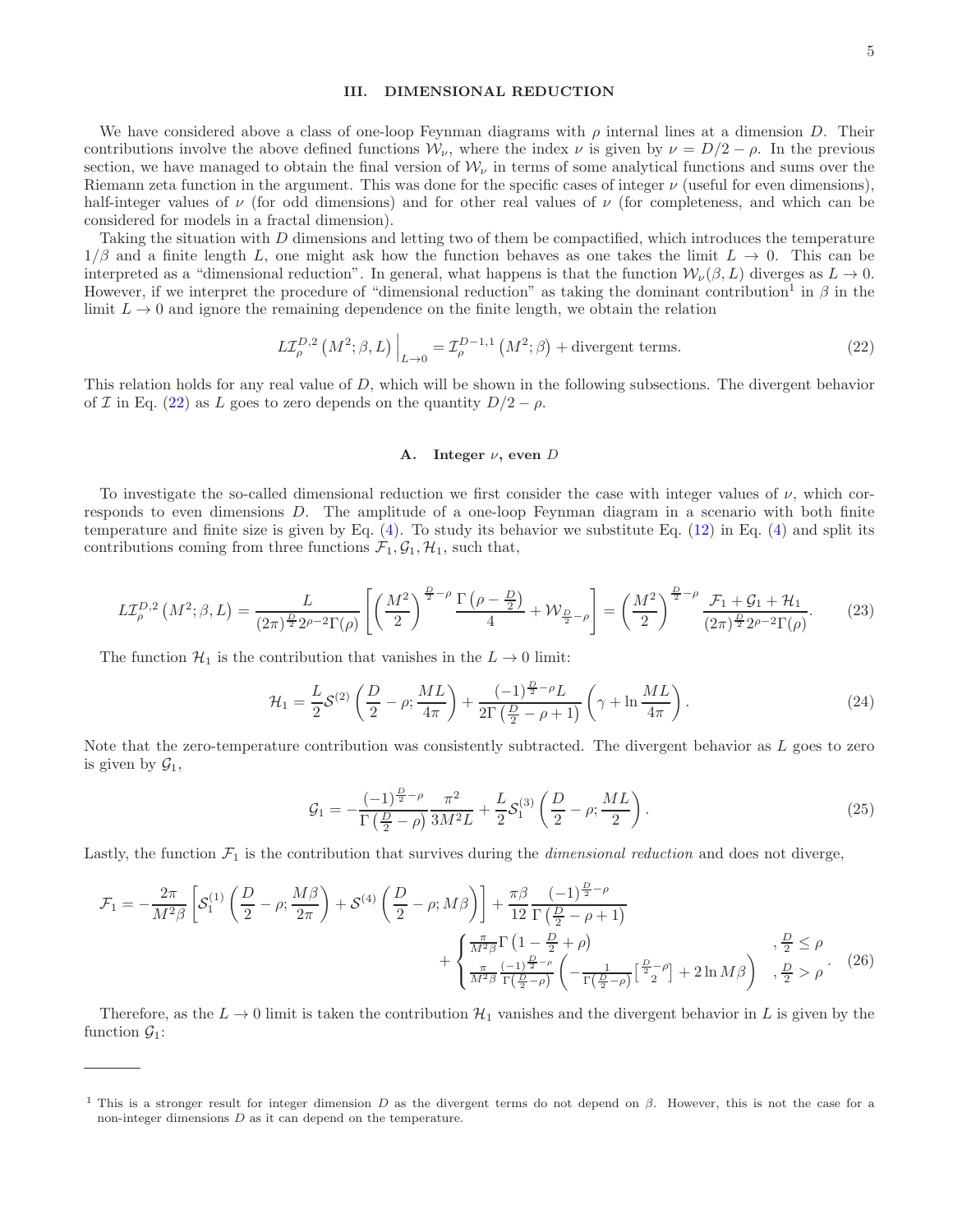$$
L\mathcal{I}_{\rho}^{D,2}\left(M^{2};\beta,L\right)\Big|_{L\to 0} = \frac{1}{(2\pi)^{\frac{D}{2}}2^{\rho-2}\Gamma(\rho)}L\mathcal{W}_{\frac{D}{2}-\rho}\Big|_{L\to 0} = \left(\frac{M^{2}}{2}\right)^{\frac{D}{2}-\rho}\frac{\mathcal{F}_{1}+\mathcal{G}_{1}}{(2\pi)^{\frac{D}{2}}2^{\rho-2}\Gamma(\rho)}.\tag{27}
$$

On the other hand, let us consider the second case in which we start from a scenario with one less dimension,  $D-1$ . The amplitude of the one-loop Feynman diagram is simply Eq. [\(10\)](#page-2-1), here written as

<span id="page-5-0"></span>
$$
\mathcal{I}_{\rho}^{D-1,1}(M^2;\beta) = \frac{\left(\frac{M^2}{2}\right)^{\frac{D}{2}-\rho}}{(2\pi)^{\frac{D}{2}}2^{\rho-2}\Gamma[\rho]} \left\{ \frac{\sqrt{\pi}}{2M} \Gamma\left(\rho - \frac{D}{2} + \frac{1}{2}\right) + \frac{2\sqrt{\pi}}{M} \mathcal{W}_{\frac{D}{2}-\frac{1}{2}-\rho}^{(1)}\left(M^2;\beta\right) \right\}.
$$
 (28)

And, for even dimensions D, we get that  $\frac{D}{2} - \frac{1}{2} - \rho$  is a half-integer. So, we use Eq. [\(17\)](#page-3-0) with  $\mu = \frac{D}{2} - \rho - 1$  and obtain

$$
\mathcal{W}_{\frac{D}{2}-\frac{1}{2}-\rho}^{(1)} = -\frac{1}{4}\Gamma\left(\frac{1}{2}-\frac{D}{2}+\rho\right) + \frac{\sqrt{\pi}}{2M\beta}\Gamma\left(-\frac{D}{2}+\rho+1\right) + \frac{\sqrt{\pi}}{2M\beta}\frac{(-1)^{\frac{D}{2}-\rho-1}}{\Gamma\left(\frac{D}{2}-\rho\right)}\left(\left[\frac{\frac{D}{2}-\rho}{2}\right]\frac{1}{\Gamma\left(\frac{D}{2}-\rho\right)} - 2\ln M\beta\right) - \frac{\sqrt{\pi}}{M\beta}\mathcal{S}^{(4)}\left(\frac{D}{2}-\rho;M\beta\right) - \frac{\sqrt{\pi}}{M\beta}\mathcal{S}^{(1)}_0\left(\frac{D}{2}-\rho;\frac{M\beta}{2\pi}\right). (29)
$$

Therefore, Eq. [\(28\)](#page-5-0) becomes

$$
\mathcal{I}_{\rho}^{D-1,1}(M^{2};\beta) = \frac{\left(\frac{M^{2}}{2}\right)^{\frac{D}{2}-\rho}}{(2\pi)^{\frac{D}{2}}2^{\rho-2}\Gamma[\rho]} \left\{ \frac{\pi}{M^{2}\beta} \Gamma\left(\rho - \frac{D}{2} + 1\right) + \frac{\pi}{M^{2}\beta} \frac{(-1)^{\frac{D}{2}-\rho-1}}{\Gamma\left(\frac{D}{2}-\rho\right)} \left(\frac{\left[\frac{D}{2}-\rho\right]}{2}\right) \frac{1}{\Gamma\left(\frac{D}{2}-\rho\right)} - 2\ln M\beta \right) - \frac{2\pi}{M^{2}\beta} \mathcal{S}^{(4)}\left(\frac{D}{2}-\rho;M\beta\right) - \frac{2\pi}{M^{2}\beta} \mathcal{S}_{0}^{(1)}\left(\frac{D}{2}-\rho; \frac{M\beta}{2\pi}\right) \right\}.
$$
 (30)

Furthermore, since  $\frac{2\pi}{M^2 \beta} S_0^{(1)} \left( \frac{D}{2} - \rho; \frac{M\beta}{2\pi} \right) = \frac{2\pi}{M^2 \beta} S_1^{(1)} \left( \frac{D}{2} - \rho; \frac{M\beta}{2\pi} \right) - \frac{\pi \beta}{12}$  $\frac{\pi\beta}{12} \frac{(-1)^{\frac{D}{2}-\rho}}{\Gamma(\frac{D}{2}-\rho+1)}$  $\frac{(-1)^2}{\Gamma(\frac{D}{2}-\rho+1)}$ , by direct comparison with  $\mathcal{F}_1$ we get

$$
\mathcal{I}_{\rho}^{D-1,1}(M^2;\beta) = \frac{\left(\frac{M^2}{2}\right)^{\frac{D}{2}-\rho}}{(2\pi)^{\frac{D}{2}}2^{\rho-2}\Gamma[\rho]}\mathcal{F}_1.
$$
\n(31)

Then we find the relation

$$
L\mathcal{I}_{\rho}^{D,2}\left(M^{2};\beta,L\right)\Big|_{L\to 0} = \mathcal{I}_{\rho}^{D-1,1}\left(M^{2};\beta\right) + \left(\frac{M^{2}}{2}\right)^{\frac{D}{2}-\rho} \frac{\mathcal{G}_{1}}{(2\pi)^{\frac{D}{2}}2^{\rho-2}\Gamma(\rho)} = \mathcal{I}_{\rho}^{D-1,1}\left(M^{2};\beta\right) + \mathcal{O}\left(L^{-1}\right) \tag{32}
$$

The asymptotic behavior of the function  $\mathcal{G}_1$  as  $L \to 0$  is

$$
\mathcal{G}_1 \sim \begin{cases} L^{-1} & , D - 2\rho < 4; \\ L^{-(D-2\rho-1)} & , D - 2\rho \ge 4. \end{cases}
$$

# B. Half-integer  $\nu$ , odd D

Now we consider odd dimensions D, meaning half-integer values of  $\nu = \mu + 1/2$ . For reference,  $\mu = \frac{D-1}{2} - \rho$ . Again, we split the contributions in three functions,  $\mathcal{F}_2, \mathcal{G}_2, \mathcal{H}_2$ , and after substitution of Eq. [\(18\)](#page-3-1) in Eq. [\(4\)](#page-1-4) the amplitude is given by

$$
L\mathcal{I}_{\rho}^{D,2}\left(M^{2};\beta,L\right) = \left(\frac{M^{2}}{2}\right)^{\frac{D}{2}-\rho} \frac{1}{(2\pi)^{\frac{D}{2}}2^{\rho-2}\Gamma(\rho)}\left(\mathcal{F}_{2}+\mathcal{G}_{2}+\mathcal{H}_{2}\right),\tag{33}
$$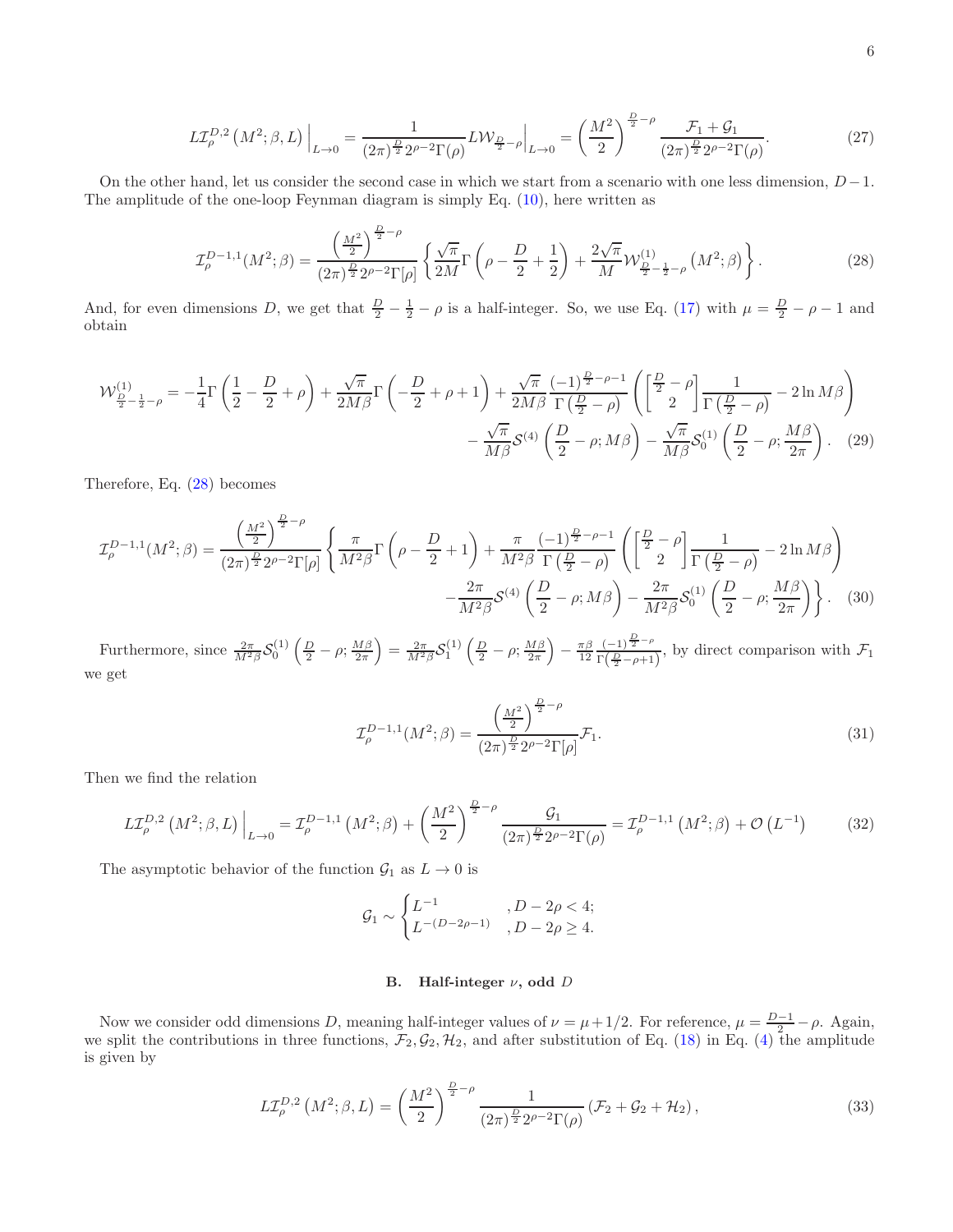with

$$
\mathcal{F}_2 = \frac{\pi}{M^2 \beta} \Gamma\left(1 - \frac{D}{2} + \rho\right) + \frac{\sqrt{\pi}}{M} \frac{(-1)^{\frac{D-1}{2} - \rho}}{\Gamma\left(\frac{D+1}{2} - \rho\right)} \left(\gamma + \ln \frac{M\beta}{4\pi}\right) + \frac{\sqrt{\pi}}{M} \mathcal{S}^{(2)}\left(\frac{D-1}{2} - \rho; \frac{M\beta}{4\pi}\right) + \frac{\sqrt{\pi}}{M} \mathcal{S}_0^{(3)}\left(\frac{D-1}{2} - \rho; \frac{M\beta}{2}\right),\tag{34}
$$

$$
\mathcal{G}_2 = -\frac{\sqrt{\pi}}{M} \frac{(-1)^{\frac{D-1}{2}-\rho}}{\Gamma(\frac{D+1}{2}-\rho)} \ln ML - \frac{\sqrt{\pi}}{M} \mathcal{S}^{(4)}\left(\frac{D+1}{2}-\rho; ML\right),\tag{35}
$$

$$
\mathcal{H}_2 = -\frac{\sqrt{\pi}}{M} S_0^{(1)} \left( \frac{D+1}{2} - \rho; \frac{ML}{2\pi} \right). \tag{36}
$$

The second scenario, with a reduced number of dimensions, is given by Eq. [\(10\)](#page-2-1):

$$
\mathcal{I}_{\rho}^{D-1,1}(M^2;\beta) = \frac{\left(\frac{M^2}{2}\right)^{\frac{D}{2}-\rho}}{(2\pi)^{\frac{D}{2}}2^{\rho-2}\Gamma[\rho]} \left\{ \frac{\sqrt{\pi}}{2M} \Gamma\left(\rho + \frac{1-D}{2}\right) + \frac{2\sqrt{\pi}}{M} \mathcal{W}_{\frac{D-1}{2}-\rho}^{(1)}\left(M^2;\beta\right) \right\},\tag{37}
$$

with  $W^{(1)}$  given by Eq. [\(11\)](#page-2-3), that is,

$$
\mathcal{W}_{\frac{D-1}{2}-\rho}^{(1)} = -\frac{1}{4}\Gamma\left(\rho + \frac{1-D}{2}\right) - \frac{(-1)^{\frac{D-1}{2}-\rho}}{4\Gamma\left(\frac{D+1}{2}-\rho\right)^2} \left[\frac{\frac{D+1}{2}-\rho}{2}\right] + \frac{\sqrt{\pi}}{2M\beta}\Gamma\left(1+\rho-\frac{D}{2}\right) + \frac{(-1)^{\frac{D-1}{2}-\rho}}{2\Gamma\left(\frac{D+1}{2}-\rho\right)} \left(\gamma + \ln\frac{M\beta}{4\pi}\right) + \frac{1}{2}\mathcal{S}_0^{(3)}\left(\frac{D-1}{2}-\rho;\frac{M\beta}{2}\right) + \frac{1}{2}\mathcal{S}^{(2)}\left(\frac{D-1}{2}-\rho;\frac{M\beta}{4\pi}\right). \tag{38}
$$

Once again, we must be careful with the zero-temperature contribution, as a modified minimal subtraction scheme is assumed, see Eq. [\(21\)](#page-3-2). We obtain, after the cancellation with the zero-temperature contribution,

$$
\mathcal{I}_{\rho}^{D-1,1}(M^2;\beta) = \frac{\left(\frac{M^2}{2}\right)^{\frac{D}{2}-\rho}}{(2\pi)^{\frac{D}{2}}2^{\rho-2}\Gamma[\rho]} \mathcal{F}_2.
$$
\n(39)

Therefore, we get the relation

$$
L\mathcal{I}_{\rho}^{D,2}\left(M^{2};\beta,L\right)\Big|_{L\to 0} = \mathcal{I}_{\rho}^{D-1,1}\left(M^{2};\beta\right) + \left(\frac{M^{2}}{2}\right)^{\frac{D}{2}-\rho}\frac{\mathcal{G}_{2}}{(2\pi)^{\frac{D}{2}}2^{\rho-2}\Gamma(\rho)} = \mathcal{I}_{\rho}^{D-1,1}\left(M^{2};\beta\right) + \mathcal{O}\left(\ln L\right). \tag{40}
$$

The only difference compared to the scenario of integer values of  $\nu$  is the divergent behavior of  $\mathcal{G}_2$ , in this case we have

$$
\mathcal{G}_2 \sim \begin{cases} \ln L, & D - 2\rho < 3; \\ L^{-(D-2\rho-1)}, & D - 2\rho \geq 3. \end{cases}
$$

# C. Other real  $\nu$ , non-integer D

To complete the analysis, we consider other real values of  $\nu$ , that allow to take into account non-integer values of the dimension D. We follow the same procedure, defining three functions,  $\mathcal{F}_3, \mathcal{G}_3, \mathcal{H}_3$ ; after substituting Eq. [\(20\)](#page-3-3) into Eq.  $(4)$ , we get

$$
LT_{\rho}^{D,2}\left(M^2;\beta,L\right) = \left(\frac{M^2}{2}\right)^{\frac{D}{2}-\rho} \frac{1}{(2\pi)^{\frac{D}{2}} 2^{\rho-2} \Gamma(\rho)} \left(\mathcal{F}_3 + \mathcal{G}_3 + \mathcal{H}_3\right),\tag{41}
$$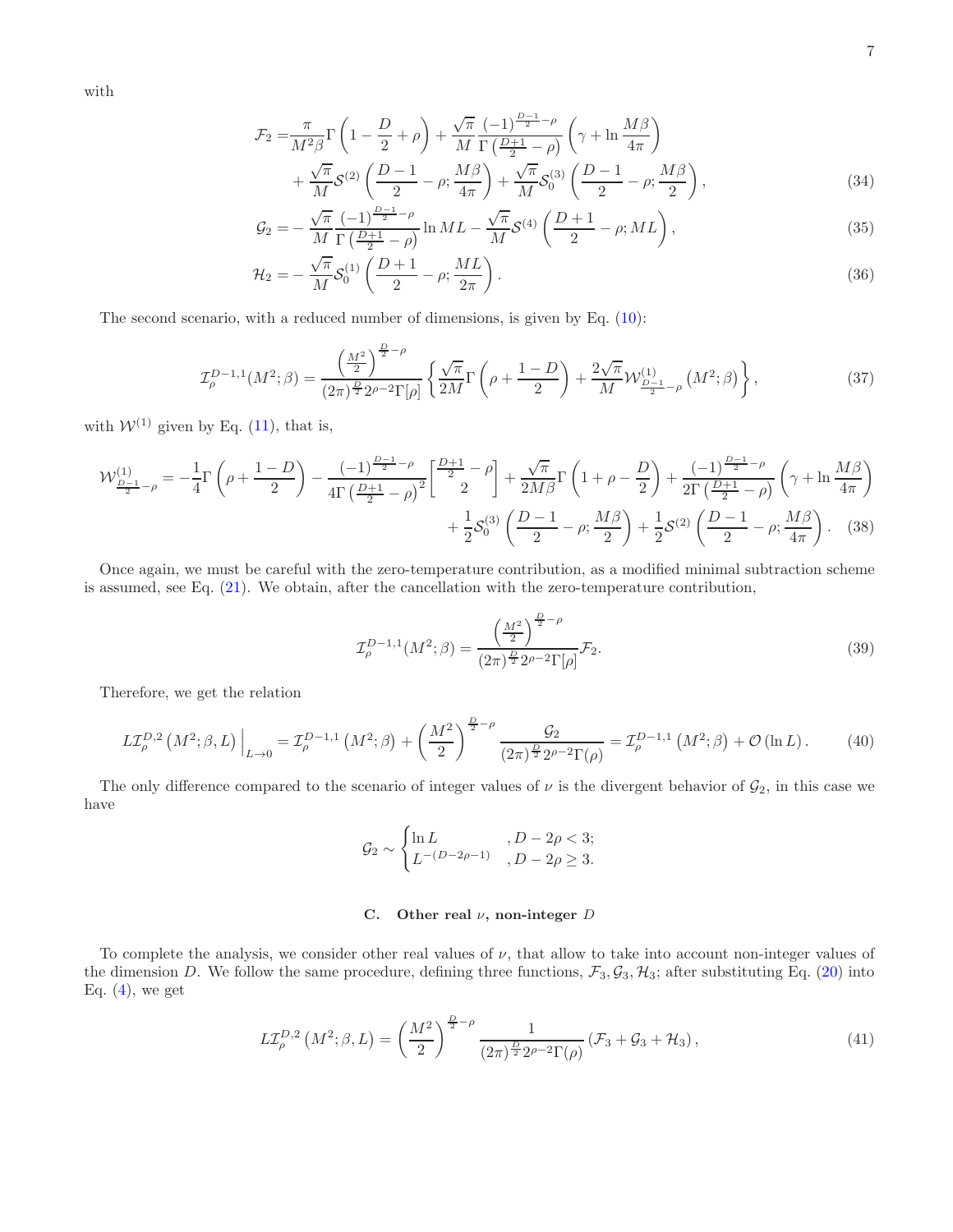$$
\mathcal{F}_3 = \frac{\pi}{M^2 \beta} \Gamma(1 - \nu) + \sum_{k=0}^{\infty} \frac{(-1)^k}{\Gamma(k+1)} \left(\frac{M\beta}{2\pi}\right)^{2k-2\nu} \frac{\beta}{2\pi} \Gamma(1 - \nu + k) \zeta(2 - 2\nu + 2k),
$$
\n
$$
\mathcal{G}_3 = \frac{L}{2} \sum_{k=0}^{\lfloor \frac{\nu-1}{2} \rfloor} \frac{(-1)^k}{\Gamma(k+1)} \Gamma(\nu - k) \zeta(2\nu - 2k) \left(\frac{ML}{2}\right)^{-2\nu + 2k}
$$
\n
$$
\mathcal{F}_3 = \frac{L}{2} \sum_{k=0}^{\lfloor \frac{\nu-1}{2} \rfloor} \frac{(-1)^k}{\Gamma(k+1)} \Gamma(\nu - k) \zeta(2\nu - 2k) \left(\frac{ML}{2}\right)^{-2\nu + 2k}
$$
\n(42)

$$
-\frac{\sqrt{\pi}L^2}{2\beta} \sum_{k=0}^{\lfloor \nu - 1 \rfloor} \frac{(-1)^k}{\Gamma(k+1)} \Gamma\left(\nu - k - \frac{1}{2}\right) \zeta(2\nu - 2k - 1) \left(\frac{ML}{2}\right)^{2k - 2\nu},\tag{43}
$$

$$
\mathcal{H}_{3} = \frac{L}{2} \sum_{k=0}^{\infty} \frac{(-1)^{k}}{\Gamma(k+1)} \Gamma(\nu-k) \zeta(2\nu-2k) \left(\frac{M\beta}{2}\right)^{-2\nu+2k} \n+ \frac{L}{2} \sum_{k=\max(0, \lfloor \frac{\nu-1}{2} \rfloor)}^{\infty} \frac{(-1)^{k}}{\Gamma(k+1)} \Gamma(\nu-k) \zeta(2\nu-2k) \left(\frac{ML}{2}\right)^{-2\nu+2k} \n+ \frac{\sqrt{\pi}L^{2}}{2\beta} \sum_{k=0}^{\infty} \frac{(-1)^{k}}{\Gamma(k+1)} \Gamma\left(\nu-k-\frac{1}{2}\right) \zeta(2\nu-2k-1) \left(\frac{M\beta}{2}\right)^{2k-2\nu} \n- \frac{\sqrt{\pi}L^{2}}{2\beta} \sum_{k=\max(0, \lfloor \nu-1 \rfloor)}^{\infty} \frac{(-1)^{k}}{\Gamma(k+1)} \Gamma\left(\nu-k-\frac{1}{2}\right) \zeta(2\nu-2k-1) \left(\frac{ML}{2}\right)^{2k-2\nu} \n- \frac{L}{2\sqrt{\pi}} \sum_{k=0}^{\infty} \frac{(-1)^{k}}{\Gamma(k+1)} \left(\frac{M\beta}{2\pi}\right)^{2k-2\nu} \Gamma\left(\frac{1}{2}-\nu+k\right) \zeta(1-2\nu+2k).
$$
\n(44)

The second scenario is, in this case, obtained after substitution of Eq. [\(19\)](#page-3-4) into Eq. [\(10\)](#page-2-1),

$$
\mathcal{I}_{\rho}^{D-1,1}\left(M^2;\beta\right) = \frac{\left(\frac{M^2}{2}\right)^{\frac{D}{2}-\rho}}{(2\pi)^{\frac{D}{2}}2^{\rho-2}\Gamma(\rho)} \left[\frac{\pi}{M^2\beta}\Gamma\left(1-\nu\right) + \frac{\sqrt{\pi}}{M}\sum_{k=0}^{\infty}\frac{(-1)^k}{\Gamma(k+1)}\Gamma\left(\nu-k-\frac{1}{2}\right)\zeta(2\nu-2k-1)\left(\frac{M\beta}{2}\right)^{-2\nu+2k+1}\right],
$$

The product of the gamma and zeta functions can be rewritten and we obtain

$$
\mathcal{I}_{\rho}^{D-1,1}\left(M^2;\beta\right) = \left(\frac{M^2}{2}\right)^{\frac{D}{2}-\rho} \frac{1}{(2\pi)^{\frac{D}{2}} 2^{\rho-2} \Gamma(\rho)} \mathcal{F}_3. \tag{45}
$$

Finally, we obtain the simple relation

$$
L\mathcal{I}_{\rho}^{D,2}\left(M^{2};\beta,L\right)\Big|_{L\to 0} = \mathcal{I}_{\rho}^{D-1,1}\left(M^{2};\beta\right) + \left(\frac{M^{2}}{2}\right)^{\frac{D}{2}-\rho}\frac{\mathcal{G}_{3}}{(2\pi)^{\frac{D}{2}}2^{\rho-2}\Gamma(\rho)} = \mathcal{I}_{\rho}^{D-1,1}\left(M^{2};\beta\right) + \mathcal{O}\left(L\right). \tag{46}
$$

The leading behavior on L depends on the structure of  $\mathcal{G}_3$  which has the asymptotic behavior  $\mathcal{G}_3 \sim L^{-(D-2\rho-1)}$ ,  $D 2\rho \geq 2$  as  $L \rightarrow$ .

## IV. CONCLUSIONS

We obtained that, at least for the class of one-loop diagrams, it is possible to consistently reduce the dimension of the system if one proceeds carefully.

We are not allowed to perform a strict dimensional reduction taking a model with a finite length L and suppressing it continuously to zero. The first obstruction is the function  $G$ , that carries the divergent behavior as  $L$  goes to zero. Of course, strictly speaking,  $\mathcal{I}_{\rho}^{D,2}(M^2;\beta,L)$  cannot be evaluated at  $L=0$  due to this divergence. However, we can also obtain some specific possibilities where  $\mathcal{G} = 0$  which occurs for  $D = 1, 2$  or any non-integer dimension  $D < 4$ . Of course,  $D = 1$  is inconsistent (as there are 2 compactified dimensions) and must be discarded. And  $D = 2$  is the case where all dimensions are compactified. Anyway, assuming  $G = 0$  the procedure of dimensional reduction for  $L \to 0$  is

<span id="page-7-0"></span>
$$
L\mathcal{I}_{\rho}^{D,2}\left(M^{2};\beta,L\right)\Big|_{L\to 0} = \mathcal{I}_{\rho}^{D-1,1}\left(M^{2};\beta\right). \quad \left(\text{for } \frac{D}{2}-\rho<1\right) \tag{47}
$$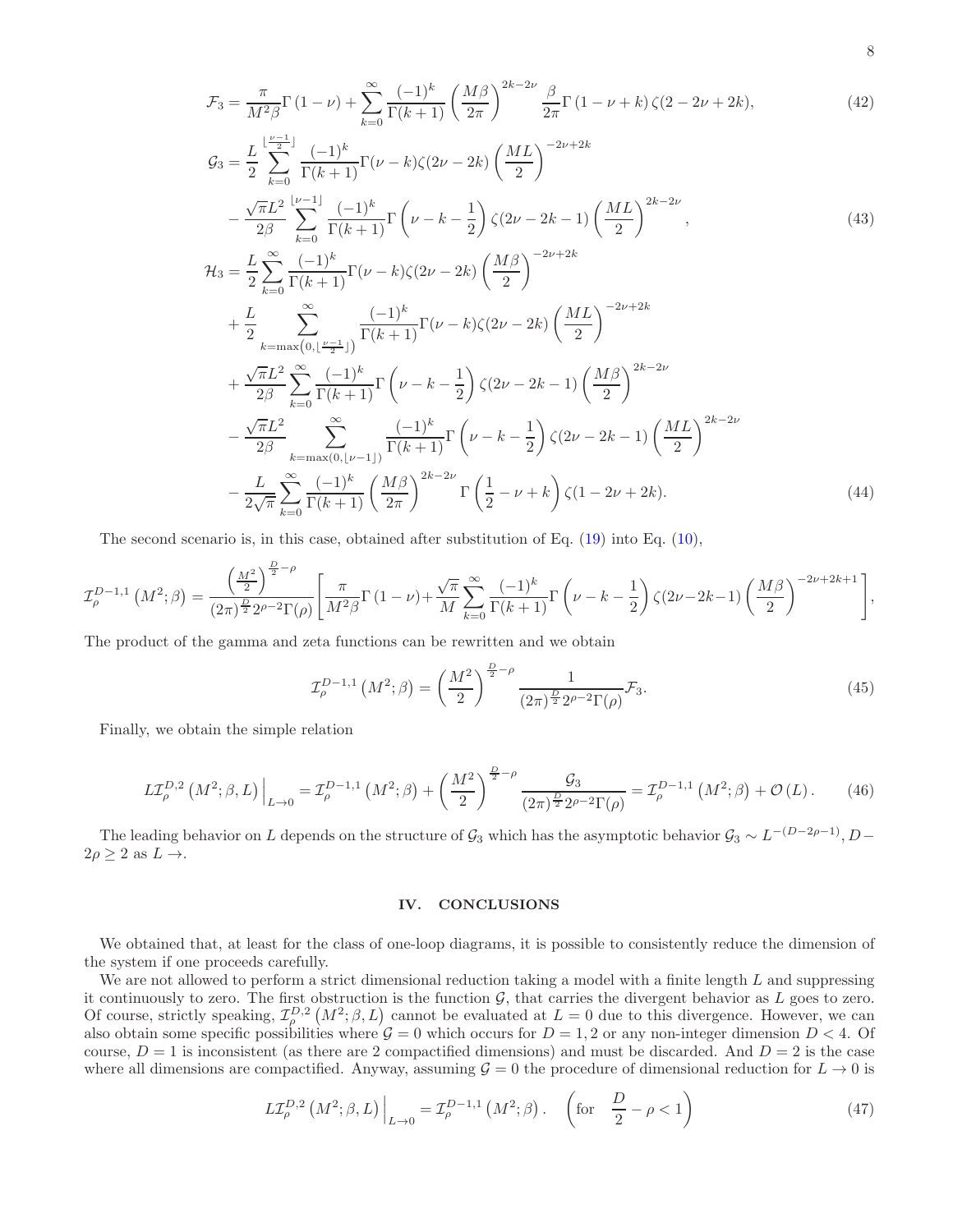The identification in Eq.  $(47)$  is also valid for any D if we choose the prescription to ignore the divergent function G. We define that this prescription is what we call a "dimensional reduction": we take the limit of a function as the length L goes to zero and remove its divergent components.

We remark that the L on the right side of the above equation is simply indicating that  $\mathcal{I}_{\rho}^{D,2}$  also diverges as L goes to zero despite the existence of  $G$ . The result that a continuous approach to the dimensional reduction is not possible is not a surprise. Indeed, in previous articles, in the context of phase transitions, it has been found the presence of a minimal length below which the phase transition ceases to occur. Moreover, this result agrees with experimental observations about the existence of a minimal length.

Notwithstanding, now that we made clear that a strictly dimensional reduction is not attainable, we are allowed to discuss the existence of a prescription to do so. The idea is that there is a relationship between both situations: one with a small system length  $L$  and another where this dimension is ignored from the beginning.

Moreover, had we considered a N component scalar model with quartic interaction in  $D = 3$  with tree-level coupling  $\lambda$  and mass m. This describe a heated surface. Taking the large N limit and using a formal resumation, the first loop correction to the coupling constant g and squared mass  $M^2$  are

<span id="page-8-6"></span>
$$
g_3 = \frac{\lambda_3}{1 - \lambda_3 Z_2^{3,1}(M^2; \beta)},\tag{48a}
$$

$$
M^2 = m^2 + \lambda_3 \mathcal{I}_1^{3,1} \left( M^2; \beta \right). \tag{48b}
$$

Assuming that, indeed, the surface is a "dimensionally reduced" case of a heated film with thickness L we can ignore the divergent component G and use the identification in Eq.  $(47)$  to write Eqs.  $(48)$  as

$$
g_3 = \frac{\lambda_3}{1 - (\lambda_3 L) \mathcal{I}_2^{4,2} (M^2; \beta, L)},
$$
\n(49a)

$$
M^{2} = m^{2} + (\lambda_{3}L)\mathcal{I}_{1}^{4,2} \left(M^{2}; \beta, L\right).
$$
\n(49b)

On the other hand, if we simply consider a heated film in  $D = 4$  with N scalar fields and explore its behavior for very small thickness we get

$$
g_4 = \frac{\lambda_4}{1 - \lambda_4 \mathcal{I}_2^{4,2} (M^2; \beta, L)},
$$
\n(50a)

$$
M^2 = m^2 + \lambda_4 T_1^{4,2} \left( M^2; \beta, L \right). \tag{50b}
$$

Comparing both scenarios in Eqs. [\(49\)](#page-8-7) and Eqs. [\(50\)](#page-8-8), we see that the coupling constant from the planar scenario (both the free  $\lambda_3$  and corrected  $g_3$ ) is related with the coupling constant from the thin film scenario by

<span id="page-8-8"></span><span id="page-8-7"></span>
$$
\lambda_3 L = \lambda_4. \tag{51}
$$

We can extract from this simple relation some important conclusions:

- The strict dimensional reduction, once again, is not allowed. It would require that the coupling constant for the reduced scenario goes to infinity.
- This is a direct indication that both scenarios are physically different.
- In the context of phase transitions or some other situation where it can be observed the existence of a minimal thickness  $L_{\text{min}}$  we can consider that the effective coupling constant in the planar scenario is  $\lambda_3 = \lambda_4/L_{\text{min}}$ .

<span id="page-8-0"></span><sup>[1]</sup> Thomas Appelquist and Robert D. Pisarski, "High-Temperature Yang-Mills Theories and Three-Dimensional Quantum Chromodynamics," Phys. Rev. D23[, 2305 \(1981\).](http://dx.doi.org/10.1103/PhysRevD.23.2305)

<span id="page-8-1"></span><sup>[2]</sup> N. P. Landsman, "Limitations to Dimensional Reduction at High Temperature," Nucl. Phys. B322[, 498–530 \(1989\).](http://dx.doi.org/ 10.1016/0550-3213(89)90424-0)

<span id="page-8-2"></span><sup>[3]</sup> Jean Zinn-Justin, *[Quantum Field Theory and Critical Phenomena](http://www.oxfordscholarship.com/view/10.1093/acprof:oso/9780198509233.001.0001/acprof-9780198509233)*, 4th ed. (Oxford: Clarendon Press, 2002).

<span id="page-8-3"></span><sup>[4]</sup> H. Meyer-Ortmanns and T. Reisz, *Principles of phase structures in particle physics* (2007).

<span id="page-8-4"></span><sup>[5]</sup> F. C. Khanna, A. P. C. Malbouisson, J. M. C. Malbouisson, and A. E. Santana, "Quantum field theory on toroidal topology: Algebraic structure and applications," Phys. Rept. 539[, 135–224 \(2014\),](http://dx.doi.org/10.1016/j.physrep.2014.02.002) [arXiv:1409.1245 \[hep-th\]](http://arxiv.org/abs/1409.1245) .

<span id="page-8-5"></span><sup>[6]</sup> C. A. Linhares, A. P. C. Malbouisson, Y. W. Milla, and I. Roditi, "First-order phase transitions in superconducting films: A Euclidean model," Phys. Rev. B73[, 214525 \(2006\),](http://dx.doi.org/10.1103/PhysRevB.73.214525) [arXiv:cond-mat/0605245 \[cond-mat\]](http://arxiv.org/abs/cond-mat/0605245) .